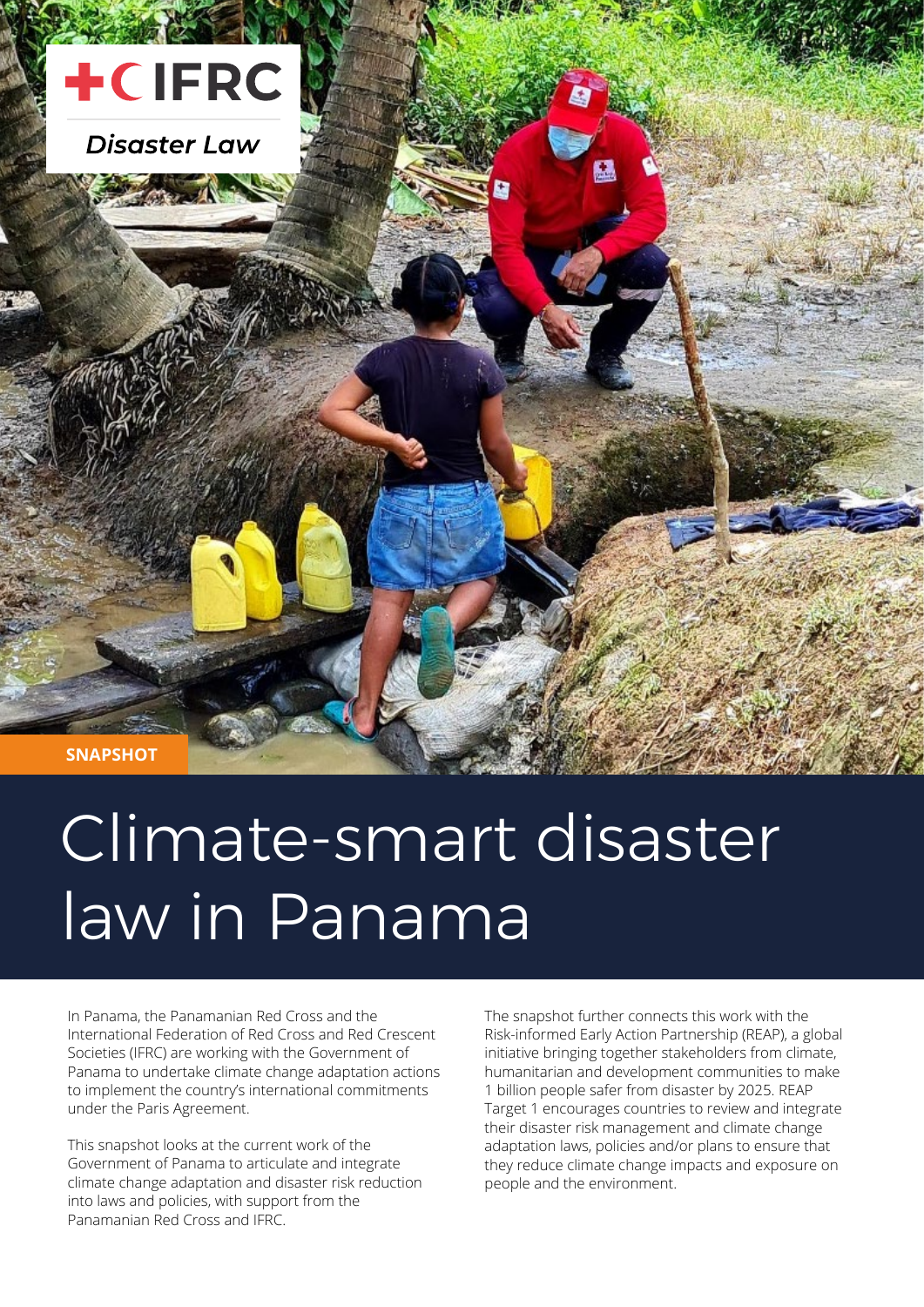#### Our call to action

There is a need for greater coherence across climate change adaptation, disaster risk reduction and development agendas at national and international levels. To implement the Paris Agreement, Sendai Framework for Disaster Risk Reduction (Sendai Framework) and the UN 2030 Agenda for Sustainable Development, governments should adopt a coherent approach, and integrate climate change adaptation and disaster risk reduction in laws, policies, strategies and plans, including national planning processes.

IFRC calls on governments and key stakeholders to:

- • Develop and implement effective climate-smart disaster-related laws. This includes aligning their laws and systems across the humanitarian, development, environment and climate sectors to ensure coherence, stronger coordination, and enable concrete impacts on the ground.
- Address the needs of the most vulnerable and marginalised people and communities in legal frameworks, including people in crises and those displaced, so that they are reached, informed and included in global, national and local decisions and plans, and their needs are met.

## Disaster risk reduction and climate change adaptation legal and policy developments

Compared to its Central American neighbours, Panama experiences less extreme weather-related events. However, over the past decade, disasters caused by extreme weather- and climate-related events have been increasing in frequency and intensity. Rising sea levels are affecting the coastline, tropical storms are causing severe flooding and landslides are damaging infrastructure, homes and livelihoods. Last year, category 5 hurricanes Eta and Iota ravaged portions of the country.

As the impacts of natural hazards and climate change increase in Panama, so too does the need for strong

and coherent laws and policies for climate change adaptation and disaster risk reduction.

Panama's National Plan for Disaster Risk Management 2011-2015 explicitly brings together climate change adaptation and disaster risk reduction, considered as one of the six priority thematic areas for action. The Plan highlights that environmental management is a tool for disaster risk reduction and provides for three operational objectives:

- 1. articulating disaster risk reduction approaches in frameworks, policies and strategies relating to climate change and water resources management;
- 2. strengthening capacities for climate change adaptation planning by taking into consideration aspects of disaster risk reduction; and
- 3. identifying priorities, formulating, and implementing disaster risk reduction proposals considering climate change adaptation aspects.

Under the Euroclima+ initiative, a regional cooperation programme between the European Union and Latin America focused on public policies to address climate change, Panama is currently working on a Climate Change Adaptation Framework Law Proposal that would strengthen institutional coordination and the regulatory framework for climate change adaptation. Also under the Euroclima+ initiative, Panama is engaging in a review of the current National Policy for Climate Change Adaptation for 2030-2050.

In addition, the country recently updated its environmental policy framework. In April 2021, the Ministry of Environment enacted a decree that modifies the Ambiental Law of 1998 setting the principles and norms for the protection and sustainable use of natural resources. To support the implementation of the Paris Agreement, the decree creates several bodies tasked with monitoring progress on the National Policy for Climate Change Adaptation for 2030-2050 mentioned above.

> *Hurricane Eta brought heavy rains and flooding in Panama in November 2020. Homes, livelihoods and infrastructure were destroyed across Panama and Central America.*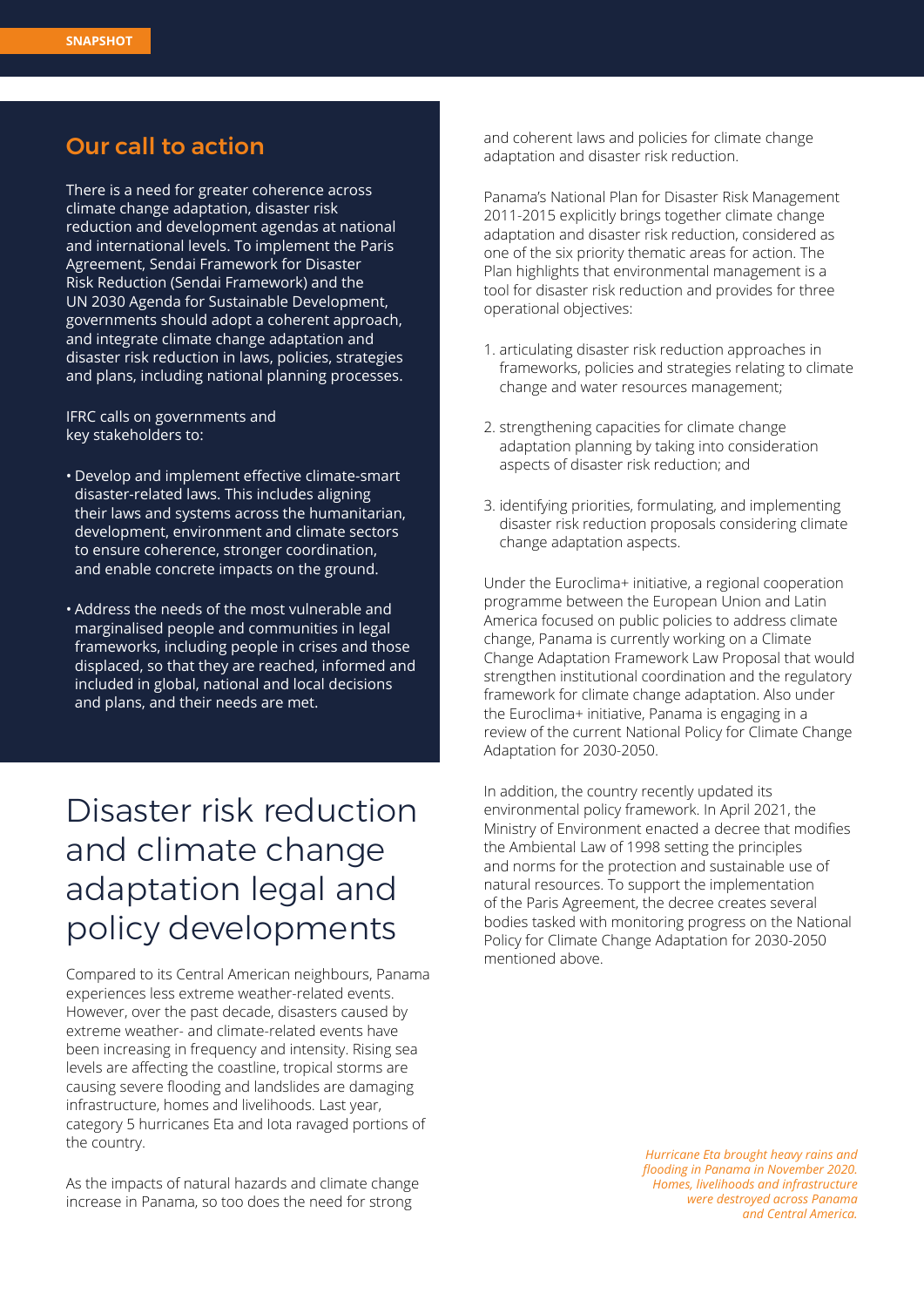## Panamanian Red Cross and IFRC action under REAP Target 1

With the recent disasters that have affected Panama, climate change adaptation has been identified as a top priority for the new leadership of the Panamanian Red Cross.

The Panamanian Red Cross and IFRC are working with the Government to ensure that the contents of both instruments that are being considered under the Euroclima+ initiative — the Climate Change Adaptation Framework Law Proposal and the National Policy for Climate Change Adaptation for 2030-2050 — address key aspects of the [IFRC's Checklist on Law and Disaster](https://disasterlaw.ifrc.org/media/1354)  [Risk Reduction](https://disasterlaw.ifrc.org/media/1354) (DRR Checklist).

The DRR Checklist is a guidance document developed by IFRC to serve as a benchmark for the review and strengthening of domestic instruments relating to

disaster risk reduction. IFRC and Panamanian Red Cross are ultimately advocating for the key recommendations in the DRR Checklist to be reflected in Panama's legal and policy framework.

A gap analysis of Panama's disaster risk reduction and climate change adaptation policy frameworks is being conducted, using the DRR Checklist as a benchmark. A national task force will soon be established to review the findings and recommendations.

The Panamanian Red Cross and IFRC are also currently engaging with the Ministry of Foreign Affairs to put International Disaster Response Law (IDRL) back on the Government's agenda. The objective is to assess the prospect of adopting an IDRL Law Proposal based on the IFRC's [IDRL Model Act.](https://disasterlaw.ifrc.org/media/1772)